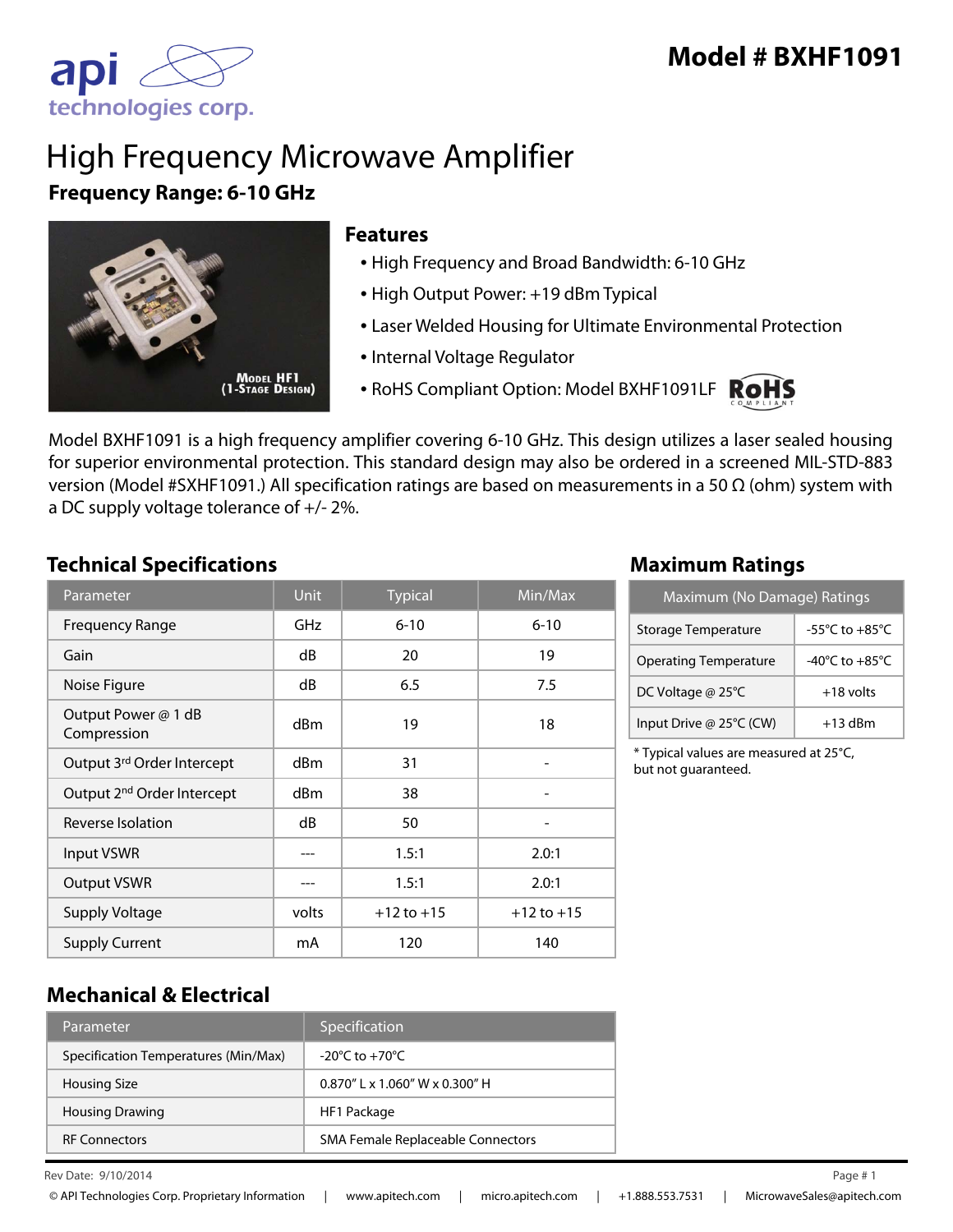## **Model # BXHF1091**

### **Typical Performance Graphs**





**Noise Figure (dB)**



**1 dB Compression (dBm)**



**Reverse Isolation (dB)**









Rev Date: 9/10/2014 Page # 2